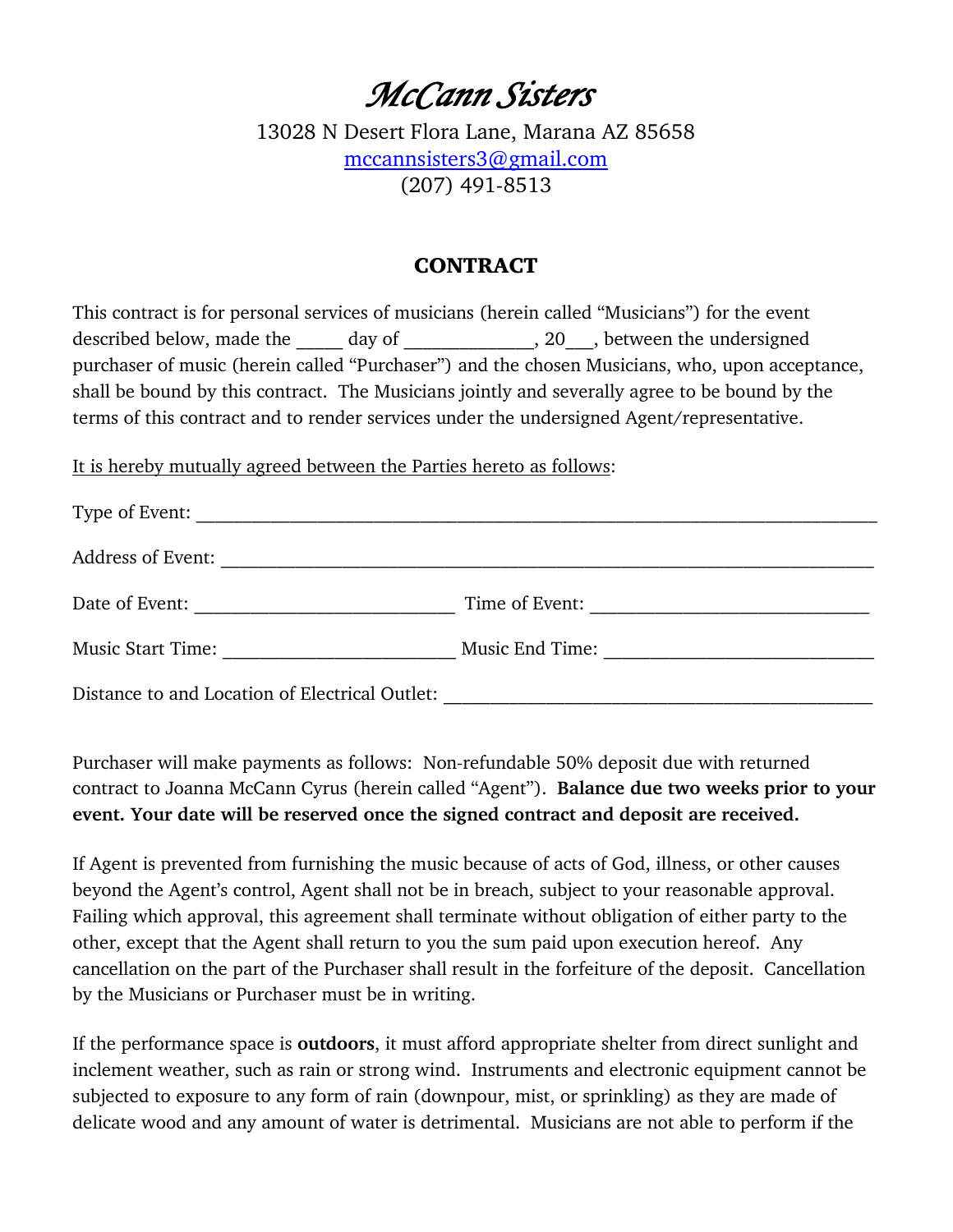#### *McCann Sisters Contract*

temperature is 59 degrees F. or cooler (unless heaters are provided). **We require a shaded or covered area** for the Musicians' performance area which is **out of direct sunlight** and inclement weather. Umbrellas are not sufficient cover for Musicians, instruments, or music. *Musicians reserve the right of refusal to perform up to the time of and during our performance if the Purchaser does not provide appropriate performance shelter and space.* **A back-up indoor space is highly recommended for outdoor events.**

Musicians will require a ten-minute break per hour of playing for performances over one and onequarter hours. Musicians require a performance space no smaller than 9' x 9'. If a client requests a change in set up location for part way through an event, we will use part of our break time as well as part of our performance time to relocate our sound system and gear. This relocation takes approximately 20-25 minutes.

We acknowledge and confirm that we have read and approve the terms and conditions set forth in this contract. Once all parties have signed, Agent will provide a completed contract to the Purchaser.

**Please sign and return with 50% deposit check made out to: Joanna McCann Cyrus, 13028 N. Desert Flora Lane, Marana, AZ 85658**.

| Print Purchaser's Name      |       |          | McCann Sisters Agent's Signature   |
|-----------------------------|-------|----------|------------------------------------|
| Purchaser's Signature       |       |          | McCann Sisters Agent's Date Signed |
| <b>Print Street Address</b> |       |          |                                    |
| City                        | State | Zip Code |                                    |
| Cell Phone                  |       |          |                                    |
| Alternate Phone             |       |          |                                    |
| Email Address (required)    |       |          |                                    |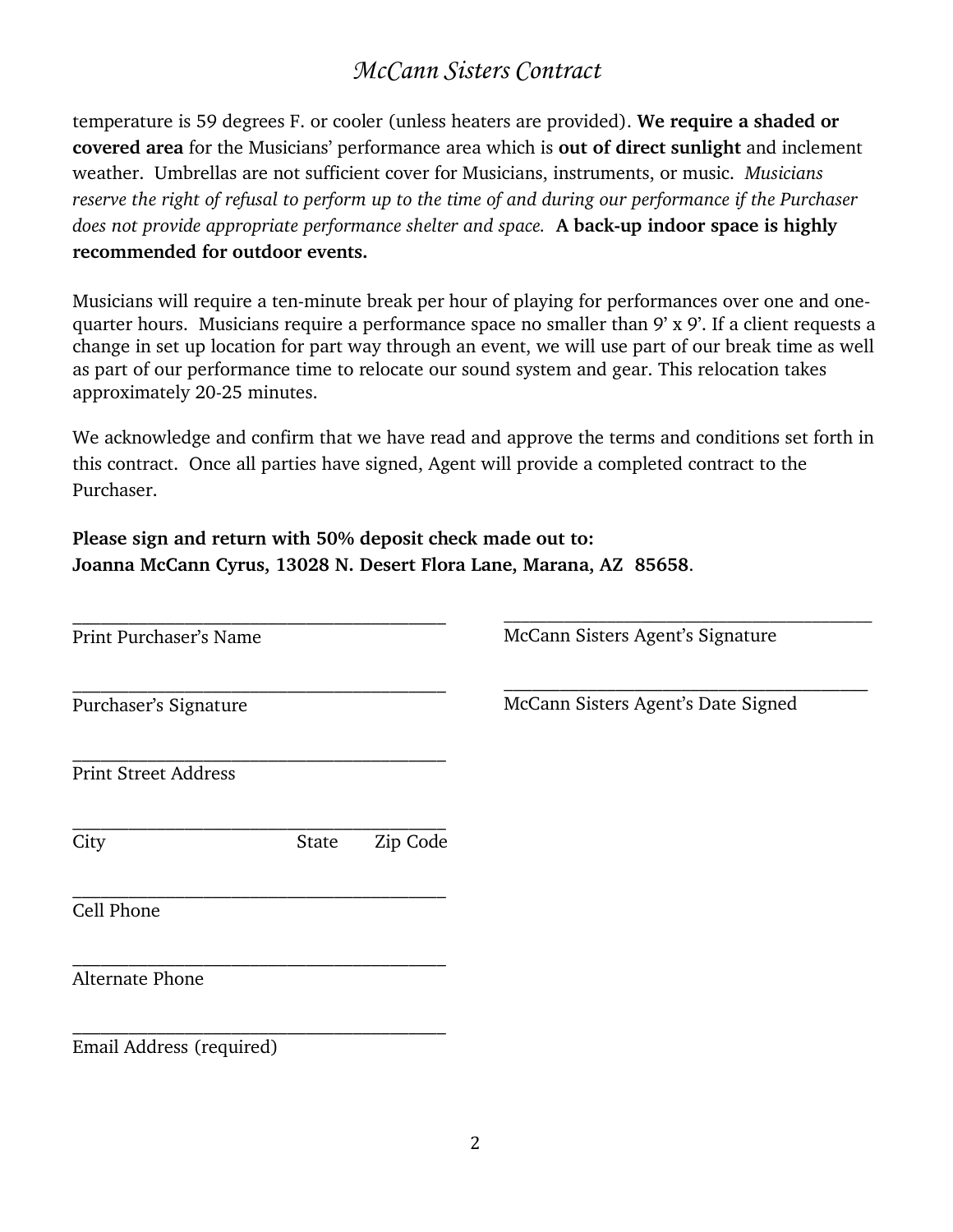#### *McCann Sisters Contract*

#### **Performance Fees**

|           | Violin & Bass Duo            |             |
|-----------|------------------------------|-------------|
| Number of | or                           | <b>Trio</b> |
| Hours     | Violin & Cello CLASSICAL Duo |             |
| 1 Hour    | \$300                        | \$450       |
| 1.5 Hours | \$400                        | \$600       |
| 2 Hours   | \$500                        | \$750       |
| 3 Hours   | \$700                        |             |

#### **Travel Fee**

 Performance fees above include travel of 25 miles or less from 13028 N Desert Flora Ln, Marana, AZ 85658*.* Additional charge for travel over 25 miles.

| 1-25 miles to your event site  | Included at no additional charge |
|--------------------------------|----------------------------------|
| 26-50 miles to your event site | \$25 per Musician                |
| 51-75 miles to your event site | \$50 per Musician                |

#### **Fee Worksheet**

| Ensemble choice:                                        |                                |  |  |
|---------------------------------------------------------|--------------------------------|--|--|
| □ Violin & Bass Duo                                     | $\Box$ indoors $\Box$ outdoors |  |  |
| $\Box$ Violin & Cello CLASSICAL Duo $\Box$ indoors only |                                |  |  |
| $\Box$ Trio                                             | $\Box$ indoors only            |  |  |
|                                                         |                                |  |  |

| Number of hours: Circle   | 1 1.5 2 3 |  |  |
|---------------------------|-----------|--|--|
| Performance Fee           |           |  |  |
| Travel Fee, if applicable |           |  |  |
| <b>TOTAL</b>              |           |  |  |

| $\vert$ 50% of TOTAL = Deposit Due with Contract |      |
|--------------------------------------------------|------|
| Balance Due 2 weeks prior to your event          | - \$ |

 **Payment by check only, payable to: Joanna McCann Cyrus**

13028 N Desert Flora Ln Marana, AZ 85658